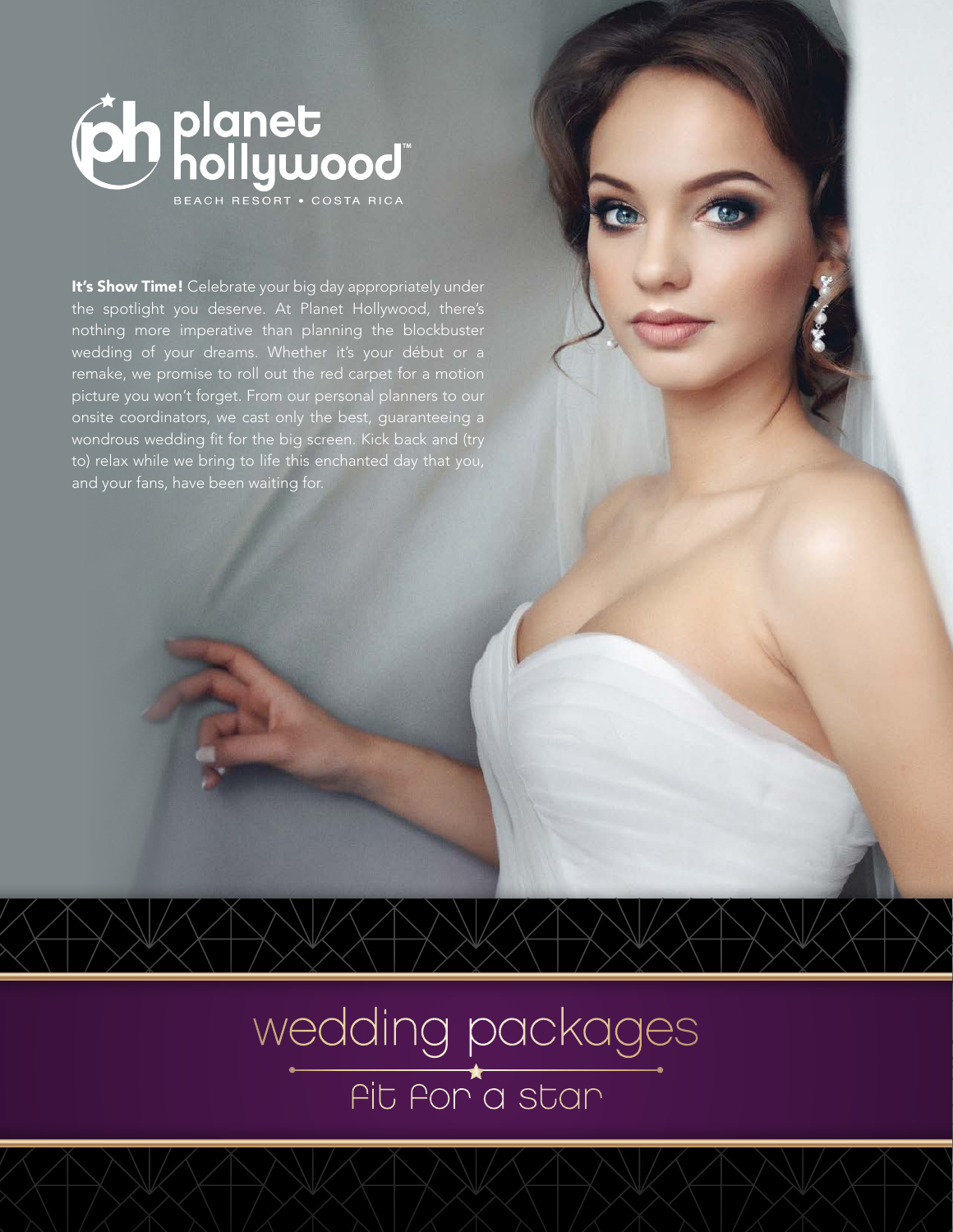## ph free

#### inclusions

- Personal wedding planner & onsite day-of coordinator
- Celebrity VIP welcome for the bride & groom
- Wedding couple complimentary STAR Class<sup>™</sup> status (based on availability at the time of check-in, not guaranteed)
- "Getting ready" refreshments & fruit platter for the bride & groom
- 10% discount on spa services for entire wedding group (applies to 50 mins massage & spa services only)

#### ceremony

- Symbolic ceremony
- Seating for your guests
- Sound system for ceremony
- 1 Bridal bouquet
- 1 Grooms boutonniere
- Ceremony table with linen & tropical centerpiece
- Sparkling wine to toast the newlyweds

#### semi-private reception

- Semi-private dinner at one of our chic à la carte restaurants (2 hours)
- Personalized menu cards
- 1-tier wedding cake, ready to be glammed up!

#### Includes 10 guests

Additional Adult Fee (13+) - \$20 per person Additional Child Fee (4-12) - \$10 per person

*\*Complimentary if booking a minimum of 35 room nights or 14 room nights in STAR Class™ room categories). 75% of the wedding group must stay at the property. PH Free wedding package can be purchased for \$999 USD if the couple does not meet the 35 room-night requirement.*

*Wedding package can be upgraded to a civil ceremony with the addition of the notary fees – please see our "Additional Wedding Services" for pricing.*

*Items not used in our packages cannot be redeemed for cash. All prices are in USD.*

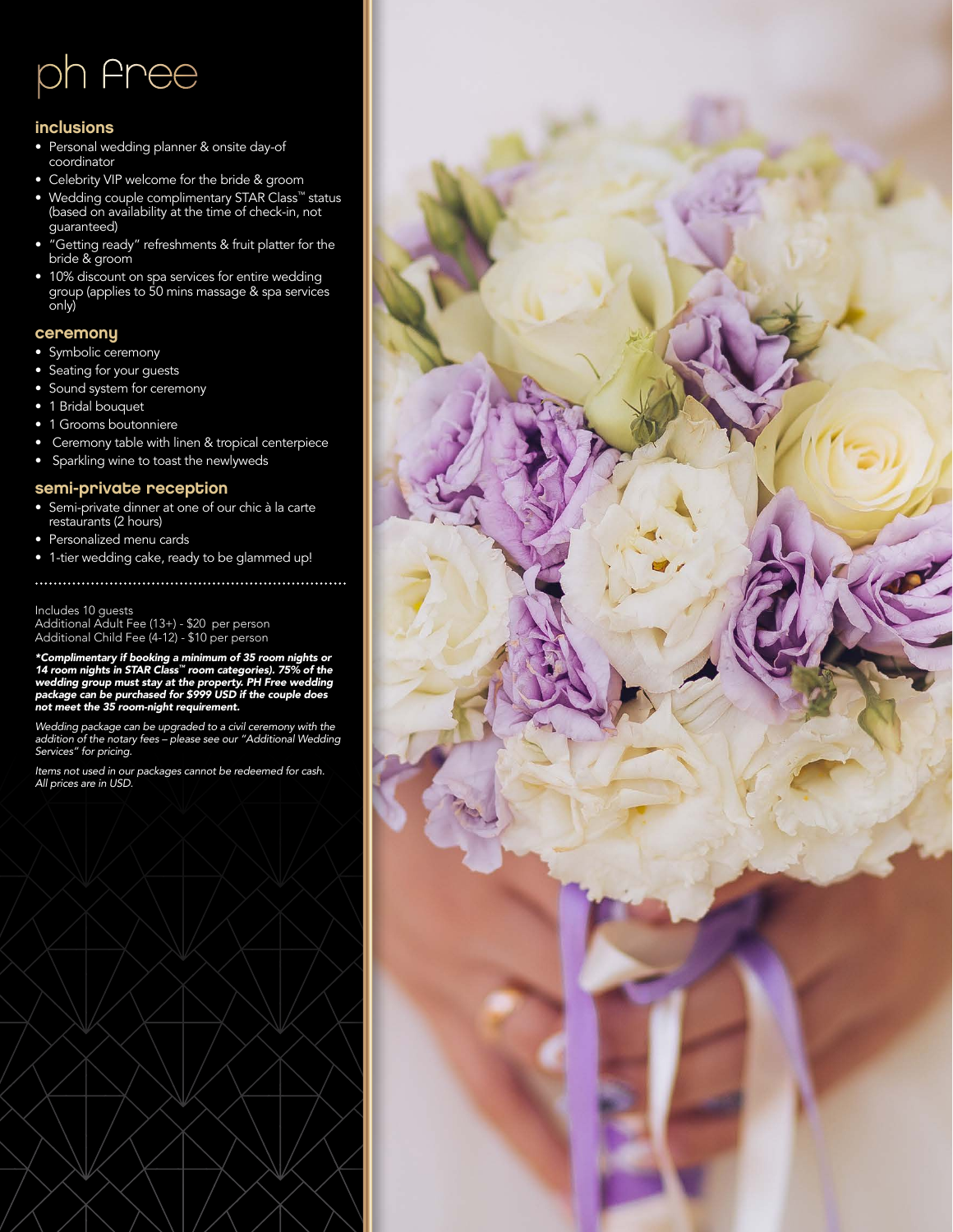## ph love

#### inclusions

- Personal wedding planner & onsite day-of coordinator
- Celebrity VIP welcome for the bride & groom
- Wedding couple complimentary STAR Class™ status (based on availability at the time of check-in, not guaranteed)
- "Getting ready" refreshments & fruit platter for the bride & groom
- 10% discount on spa services for entire wedding group
- (applies to 50 mins massage & spa services only) • Breakfast in bed for the morning after the wedding

#### ceremony

- Symbolic ceremony
- Chairs included
- Sound system for ceremony
- 1 Bridal bouquet
- 1 Bridesmaid bouquet
- 1 Grooms boutonniere
- 1 Groomsmen boutonniere
- Ceremony table with linen and tropical centerpiece
- Sparkling wine to toast the newlyweds

#### cocktail hour

- 3 cocktail tables with white linen
- 3 appetizers
- 1 hour of standard open bar service
- 1 hour couple´s personalized piped music selection for cocktail hour

#### private reception

- 3 hour private reception (select buffet or family style options)
- 3 hours of standard open bar
- Round tables with white linens
- 2-tier wedding cake, ready to be glammed up!
- Personalized menu cards

### **\$3,999**

**2021/2022 Wedding Dates**

### **\$4,199 2023 Wedding Dates**

Includes 30 guests Additional Adult Fee (13+) - \$80 per person Additional Child Fee (4-12) - \$40 per person

*Wedding package can be upgraded to a civil ceremony with the addition of the notary fees – please see our "Additional Wedding Services" for pricing.*

*Items not used in our packages cannot be redeemed for cash. All prices are in USD.*

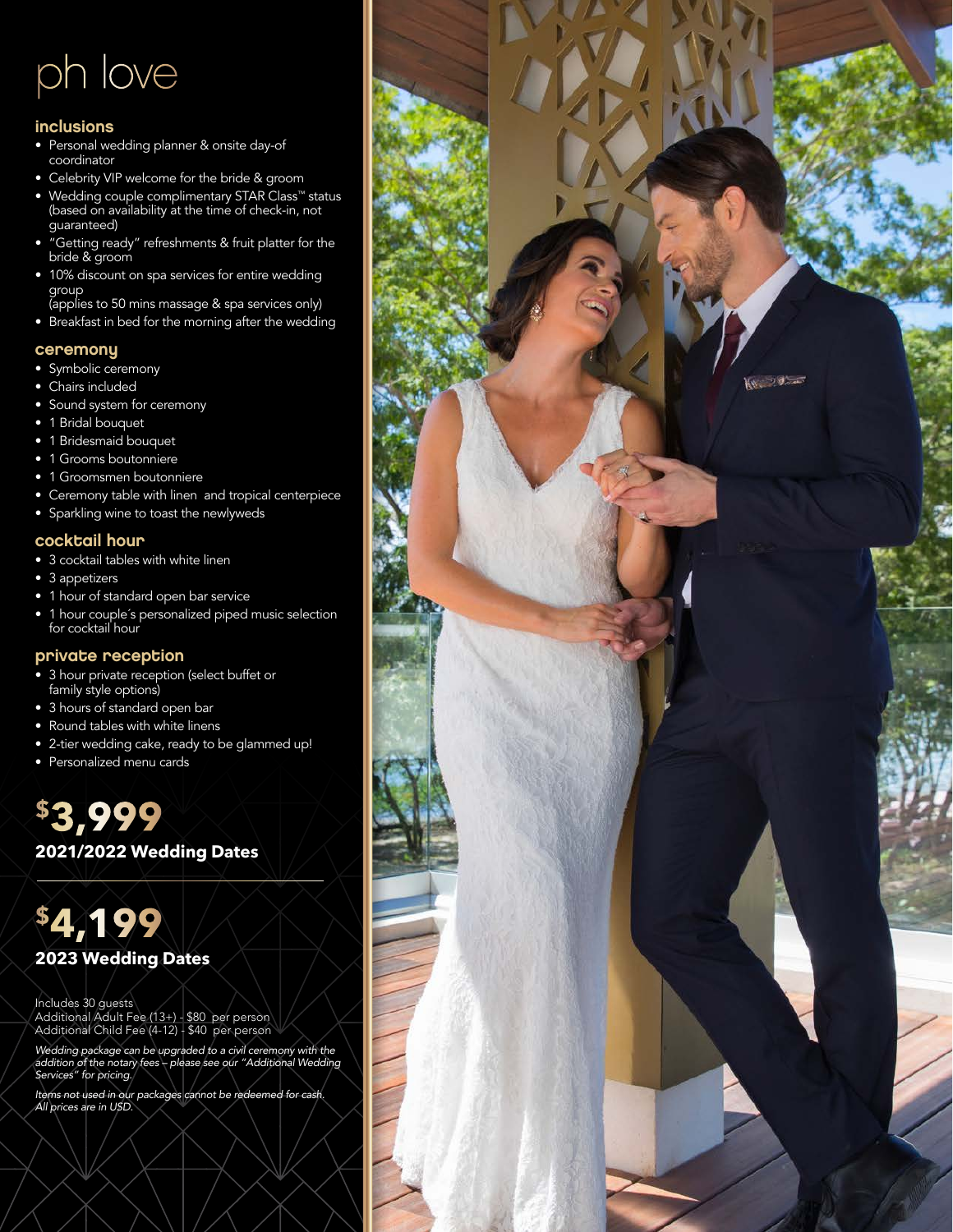# ph glam

#### inclusions

- Personal wedding planner & onsite day-of coordinator
- Celebrity VIP welcome for the bride & groom
- Wedding couple complimentary STAR Class™ status (based on availability at the time of check-in, not guaranteed)
- "Getting ready" refreshments & fruit platter for the bride & groom
- 10% discount on spa services for entire wedding group (applies to 50 mins massage & spa services only)
- Breakfast in bed for the morning after the wedding
- \$150 spa voucher (no cash value): 6 coupons each
- of \$25 value (\*One coupon per service) • 25 mins couples massage

#### pre-wedding event

- 2-hour private BBQ party
- Lounge furniture
- 10 Tikki Torches
- Caribbean Trio performance (45 mins)

#### ceremony

- Symbolic ceremony
- Seating for your guests
- Sound system for ceremony
- Ceremony table with linen and tropical centerpiece

**MO GAL** 

 $\bullet \circ \circ$ 

- 1 Bridal bouquet
- 1 Bridesmaid
- 1 Grooms boutonniere
- 1 Groomsmen boutonniere
- Floral aisle chair decorations (up to 8) • Sparkling wine to toast the newlyweds

#### cocktail hour

- 3 cocktail tables with white linen
- 5 appetizers
- Bride & Groom's signature drink
- 1 hour of standard open bar service
- Solo Musician violinist, saxophonist or guitarist

#### private reception

- 4 hour private reception with upgraded menu (family style, buffet or plated)
- 4 hours of standard open bar
- 4 hour sound system
- Round tables with white linens
- Cake table dressed with white linen
- \$300 reception floral centerpiece credit
- 2-tier wedding cake, ready to be glammed up!
- Personalized menu cards

### **\$10,900**

#### **2021/2022 Wedding Dates**



#### **2023 Wedding Dates**

Includes 40 guests Additional Adult Fee (13+) - \$120 per person Additional Child Fee (4-12) - \$60 per person

*Wedding package can be upgraded to a civil ceremony with the addition of the notary fees – please see our "Additional Wedding Services" for pricing.*

*Items not used in our packages cannot be redeemed for cash or exchanged for other services. All prices are in USD.*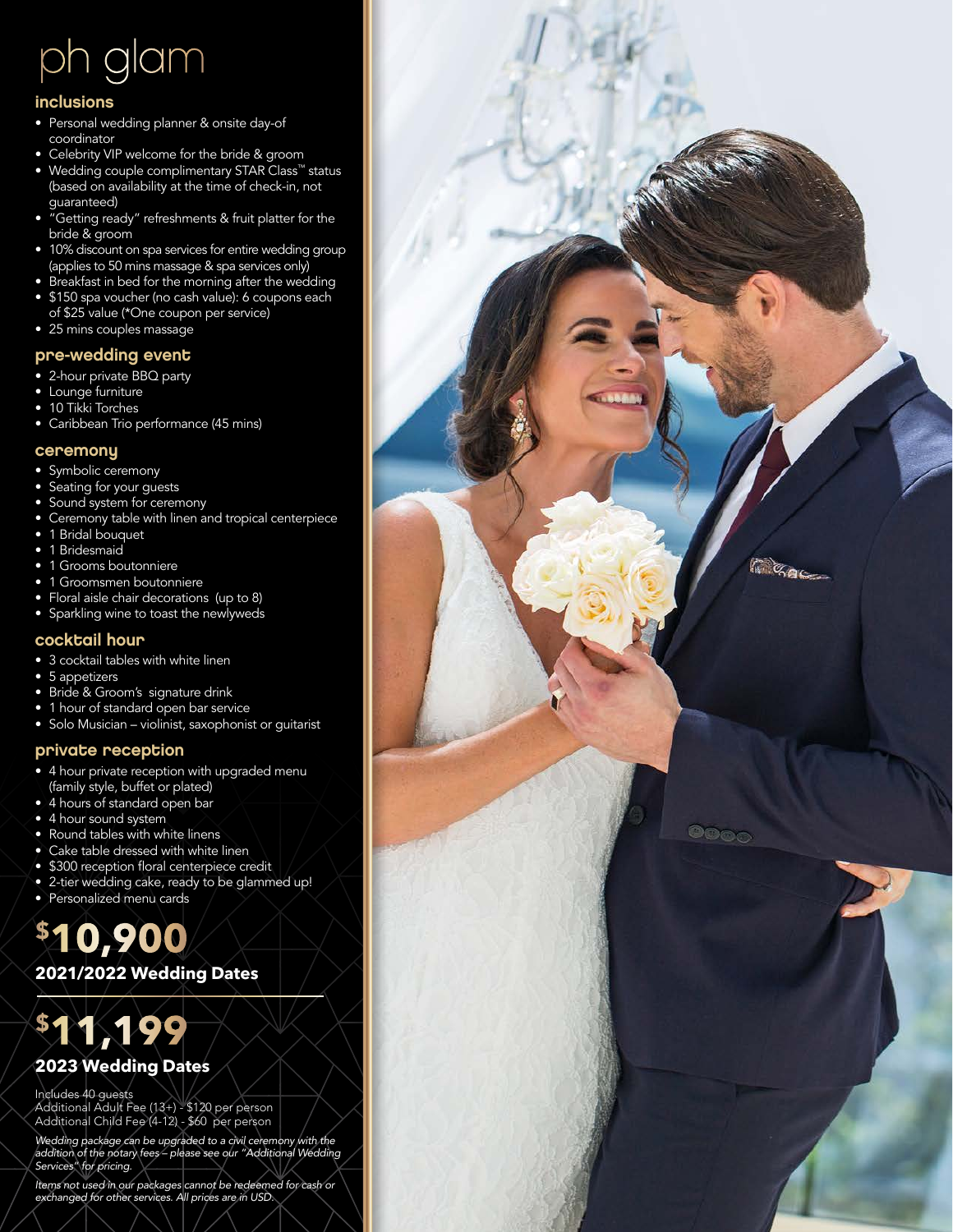## ph tie the knot

#### With the "PH tie the knot" package, the special wedding couple can elope with the perfect VIP treatment.

#### inclusions

- Personal wedding planner & onsite day-of coordinator
- Celebrity VIP welcome for the bride & groom
- Wedding couple complimentary STAR Class™ status (based on availability at the time of check-in, not guaranteed)
- Late checkout for the newlyweds
- 10% discount on spa services (applies to 50 mins massage & spa services only)

#### ceremony

- Symbolic ceremony
- Ceremony location (excluding Roof Top Terrace)
- 1 tropical bridal bouquet
- 1 tropical groom's boutonniere

#### reception

- Private dinner on the beach
- Sparkling wine to toast the newlyweds
- Wedding cake

## **\$699**

*Wedding package can be upgraded to a civil ceremony with the addition of the notary fees – please see our "Additional Wedding Services" for pricing.*

*Items not used in our packages cannot be redeemed for cash or exchanged for other services. All prices are in USD.*

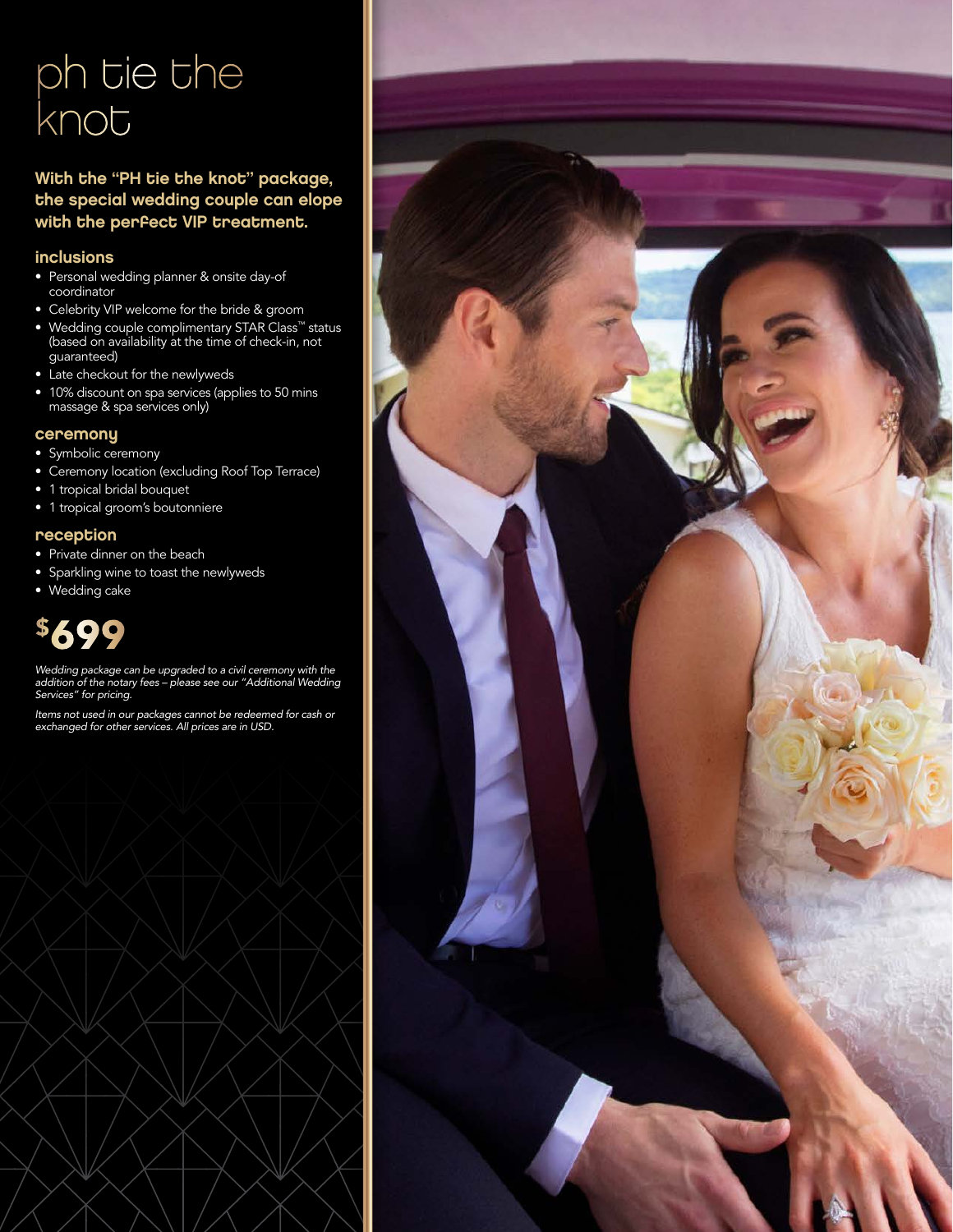## ph honeymoon package

The Honeymoon Package is designed for the newlywed who have been married within the last 6 months and are looking for an exclusive experience.\*\*

- Celebrity VIP welcome
- Complimentary STAR Class™ status (based on availability at the time of check-in, not guaranteed)
- Room with a king size bed
- Sparkling wine and fruit platter
- 10% discount on spa services to be fully pampered
- Private dinner on the beach for two!

### **Free or \$299\***

#### *\*complimentary with a min. 4 nights stay*

\*\*Copy of marriage certificate required at the time of booking.

*Items not used in our packages cannot be redeemed for cash or exchanged for other services. All prices are in USD.*